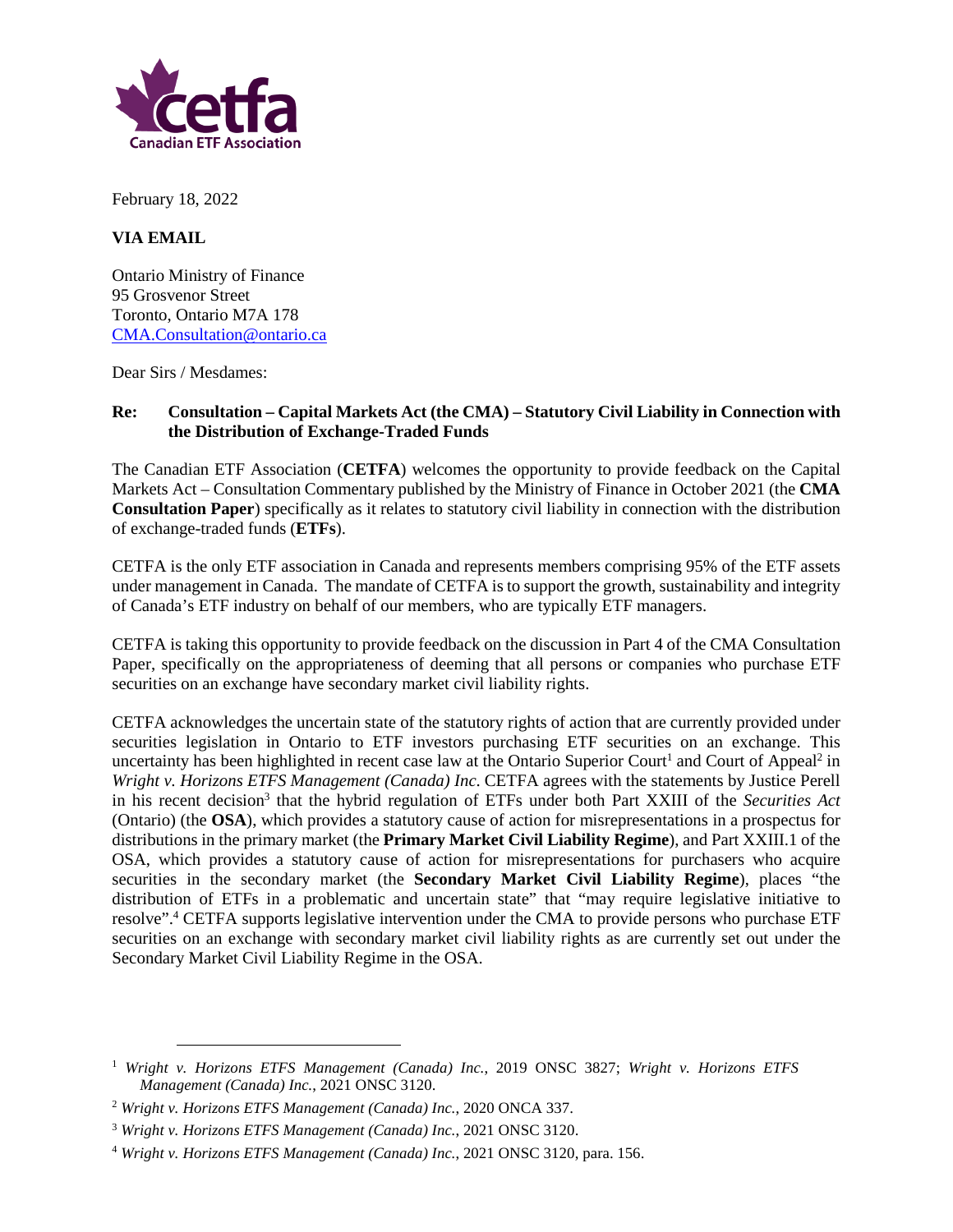Secondary market civil liability rights are appropriate for an ETF investor who purchases their securities on an exchange as such investor's experience purchasing ETF securities bears strong hallmarks of secondary market, rather than primary market, activity in the following important ways:

- ETF securities trade on an exchange. Purchasers of ETF securities purchase ETF securities from a seller who has made them available over the exchange, as opposed to directly from the issuer of those securities.
- These investors do not transact with the issuer directly in making their purchases. The designated brokers and dealers who have entered into agreements with the issuer are the only entities that purchase from the issuer directly.
- The purchase price for ETF securities is paid to the person who sold those securities, rather than to the issuer of those securities.
- The sale and purchase prices are dictated by the secondary market trading prices. ETF securities do not trade at net asset value on the exchange.
- The buying and selling of ETF securities on an exchange is similar to the buying and selling of shares of a typical corporate (non-investment fund) issuer on the exchange.
- The typical source of liquidity for these investors is through trading on the exchange.

The Secondary Market Civil Liability Regime was specifically designed to regulate trades that operate in the manner described above. Importantly, under this regime, damages are assessed based on the difference between the trading price paid for the securities and the trading price received upon the disposition of those securities (or if the securities have not been disposed of, the trading price of the issuer's securities on the securities' principal market). Because ETF securityholders who have purchased or sold their securities on an exchange only interact at trading price, this regime and the mechanism detailed within the regime to assess damages is wholly appropriate for trades in ETF securities.

To quote Justice Perell in furtherance of this point:

"From a policy perspective it would be odd and inconsistent with the overall balanced design of the Act to treat the trading of ETFs, which are so closely associated with the secondary market, as outside the operation of Part XXIII.1 and within the operation of Part  $XXIII.$ <sup>"5</sup>

The only complicating factor to the treatment of ETF securities trades as solely secondary market activities is that authorized dealers who participate in selling ETF securities on the exchange may have subscribed for such securities from the manager of the ETF, who will issue new ETF securities (referred to as **Creation Units**). Securities regulators have taken the view that a distribution of a Creation Unit is considered to be a primary market distribution, and the Court of Appeal supported the position that "Creation Units are considered by the *Securities Act* to be primary market units and owners of those units should be entitled to invoke their rights thereunder"<sup>6</sup> pursuant to the Primary Market Civil Liability Regime in Part XXIII of the OSA.

It is an operational reality that following issuance, Creation Units are combined in a dealer's inventory with other ETF securities prior to being sold on the exchange, and an ETF purchaser cannot know whether his or her purchase involves a purchase of Creation Units or a resale of ETF securities in the secondary market. This leaves ETF investors in an uncertain and seemingly irreconcilable position of not being able to

<sup>5</sup> *Wright v. Horizons ETFS Management (Canada) Inc.*, 2019 ONSC 3827, para. 122.

<sup>6</sup> *Wright v. Horizons ETFS Management (Canada) Inc.*, 2020 ONCA 337, para. 143.